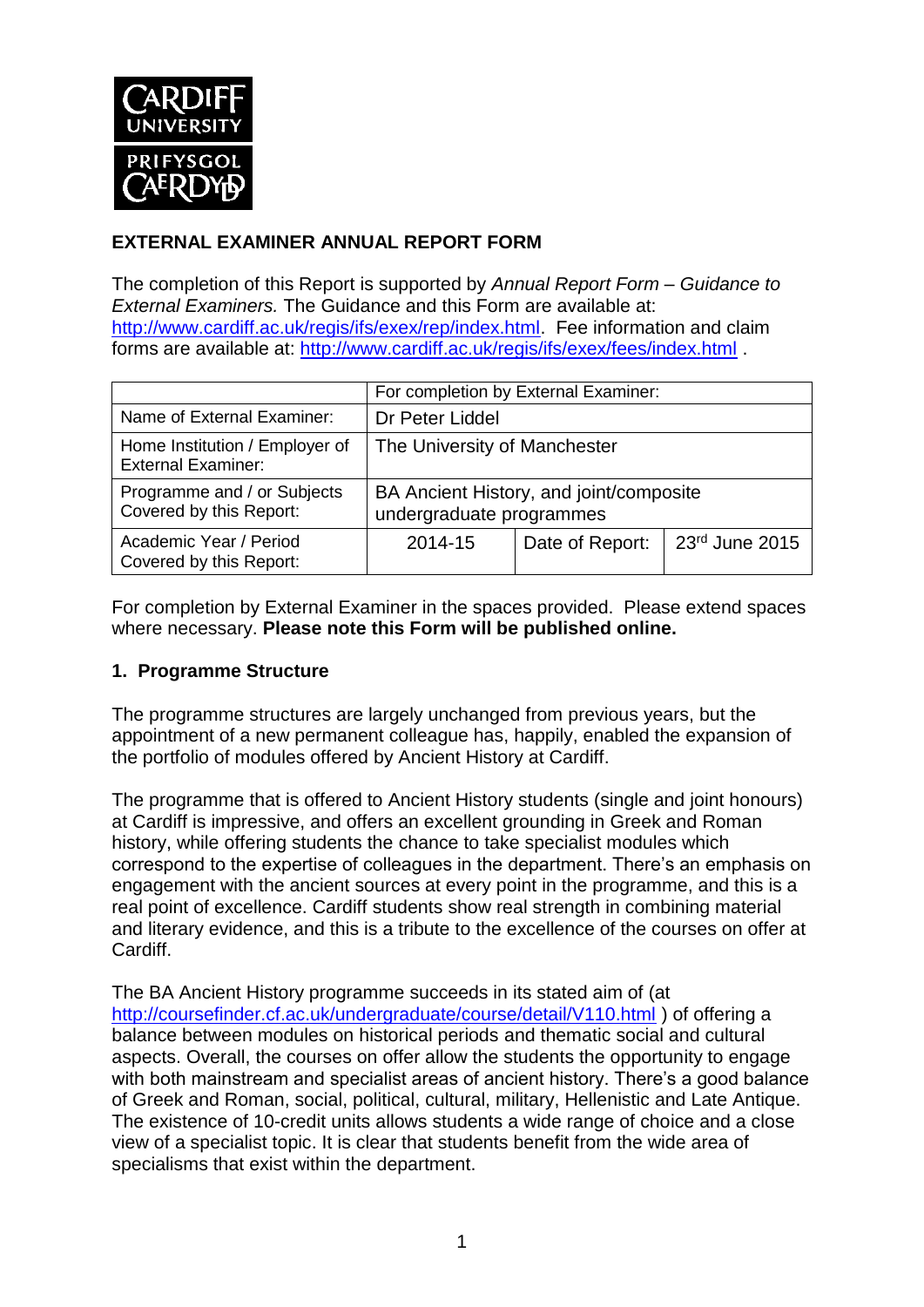The combined degree programmes (BA Ancient History and Archaeology/Mediaeval History/History/Religious Studies/Philosophy) offer students the opportunity to develop expertise in both ancient history and another subject, and the programme structures appear to me to be well-designed and coherent.

I am satisfied that students demonstrate achievement of the QAA benchmark statement

[\(http://www.qaa.ac.uk/Publications/InformationAndGuidance/Documents/Classics.pd](http://www.qaa.ac.uk/Publications/InformationAndGuidance/Documents/Classics.pdf) [f\)](http://www.qaa.ac.uk/Publications/InformationAndGuidance/Documents/Classics.pdf). Students clearly demonstrate engagement with a wide range of methodological problems, in particular those concerning the interpretation of material evidence: students engage with field-work in both core and optional units and they are trained in the interpretation of literary evidence. The modules offered cover a wide range of political, military, social and cultural approaches. On some modules students get the opportunity to think about theoretical approaches. Other courses offer the students excellent opportunities for fieldwork expeditions and workshop-type activities. Students on independent study modules are given excellent support and their progress is monitored and supported at every point. Cardiff students often show their strength when combining and comparing literary and material evidence, and they are given ample opportunities to do this at all levels.

### **2. Academic Standards**

Academic standards are on the whole excellent, and on a par with those which are achieved in my own institution.

A large part of the reason for this excellent standard is the care that colleagues in Ancient History at Cardiff take in teaching and supervising their students: this is something that is particularly clear in the detailed guidance that is produced in the shape of handbooks and the support and supervision that is given to students on independent study modules. Accordingly, the vast majority of topics studied by students taking such modules were well-conceived, though, inevitably, there were students who attempted topics that were too broad to be treated effectively in such an exercise.

# **3. The Assessment Process**

The processes are transparent, and regulations and procedures are carefully followed. Exam papers are produced with care, and go through a careful process of scrutiny; marking is careful, and the moderation that was undertaken was done so effectively, ensuring balance. Markers, to their credit, use a good range of marks, including those in the 70s, which is an important way of ensuring that students receive the classification that they deserve overall. Moderation (e.g. for the Hellenistic Kings) course helpfully distinguished between students clustering around the borderlines of classifications; it was also used to ensure that marks were fair in the light of the relative difficulty of elements of assessment.

The department makes use of a good range of forms of assessment. There was a very good range of assessment methods: class tests, coursework essays, literary commentaries/criticisms, exams, which encourage students to combine in-depth factual knowledge of events and phenomena while developing skills of sifting, analysis of ancient material, and forming arguments. Students learn a great deal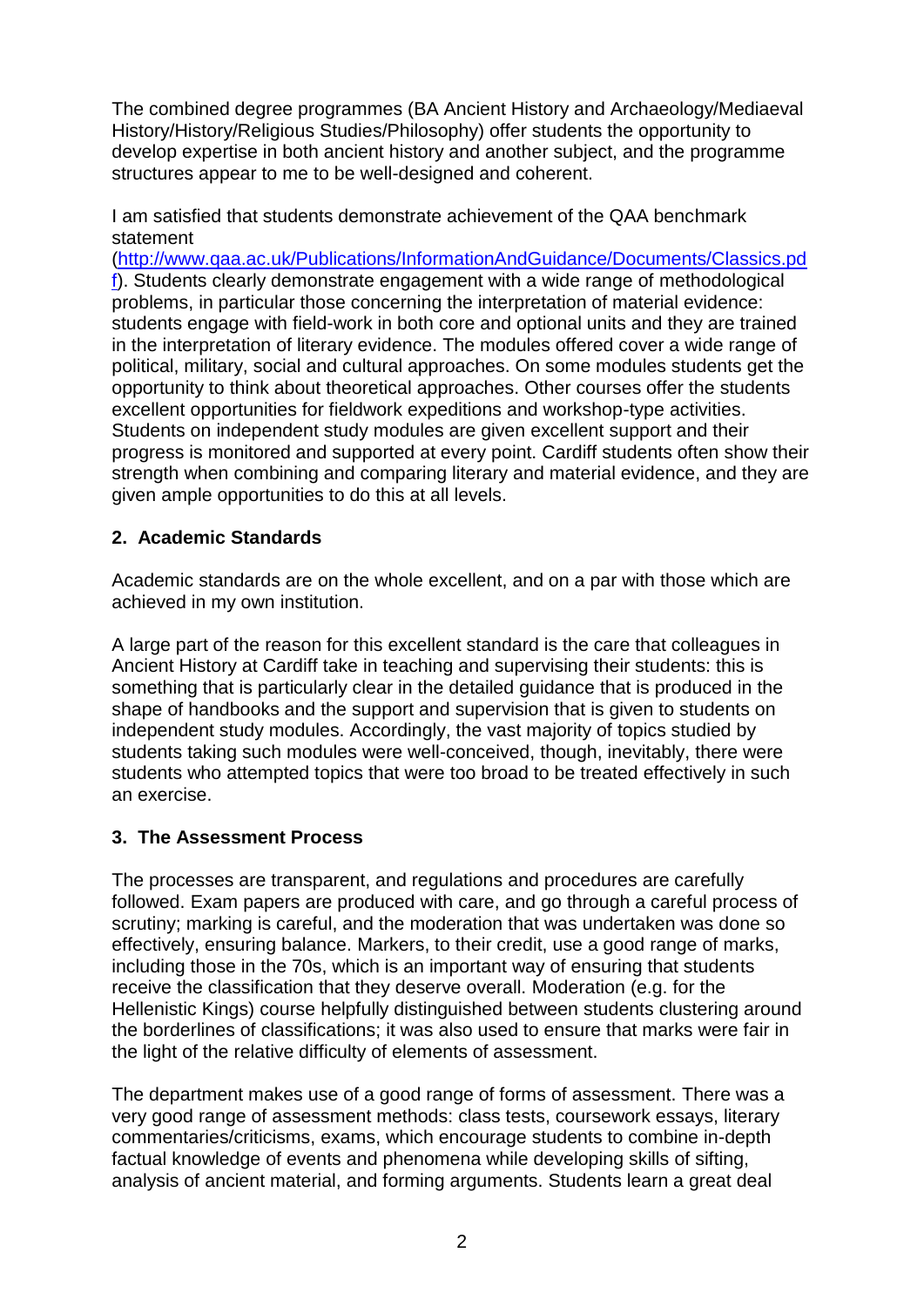from the excellent and detailed feedback that they receive on formatively- and summatively-assessed coursework.

One oddity of the current system, which arose in discussion with the Assessment Officer about the Gender and Sexuality module (in which, of the two candidates on 69 overall, one had a moderated 76 for coursework. but an unmoderated 62 for the exam, and another had a moderated 72 for the exam, but an unmoderated 65 for coursework) is that moderators of course units are not supposed to look across to other module components in determining what scripts they moderate. My feeling is that ideally there would be some kind of mark review process which could be applied in cases where a students has ended up on the borderline for an entire module: perhaps in such cases you might feel able to ask the external to look at the collated work?

The classification of students at the borderlines is certainly less generous than it is at my own institution (The University of Manchester). Whereas at Cardiff, students in the X8-X9 range require at least 120 credits at the higher level in years 2 and 3 to gain the upper classification, students at Manchester require 80 credits in year 3 to be rewarded in the same way. Moreover, students who score X8-X9 and gain 60 credits at the upper classification in year 3 will go to a 'mark review' process, whereby their work at levels 2 and 3 will be scrutinized by a member of the exam board to assess whether or not it could be fairly placed in the upper classification. The effect of the Manchester system is to reward exit velocity more effectively than the Cardiff system does; accordingly, there were several borderline students at Cardiff this year who graduated with 2.2s and 2.1s who would have received a higher degree at Manchester.

Discussion of the work of one particular candidate highlighted a problem in the grade conversion conventions used by Cardiff in the classification of students who had taken courses overseas: it is clear both that the 'exchange rates' will need to be carefully re-assessed. Moreover, measures need to be put into place to ensure that students are able to take components of their degrees only in institutions whose assessment requires comparable levels of critical analysis and engagement as one would expect in a humanities degree in the UK.

#### **4. Year-on-Year Comments**

Once again, there are clear improvements: HS 3345 and HS3346 Greek Historical Texts and PGrad equivalents and HS 3343/4 Latin Historical Texts and PGrad equivalents are now taught with 2 hours of class per week rather than 1 hour. Such investment in language courses is vital to the development of Cardiff as a centre for Undergraduate excellence and Postgraduate research in ancient history.

The department's development of its detailed criteria for the marking of language exams is an excellent development and will ensure that assessment of work is carried out in a transparent and fair way. I hope that in due course the department will feel equipped to offer language courses which test a wide range of language skills, including understanding of morphology and syntax.

Language provision (Greek and Latin) continues to be an area of growth at Cardiff, and I would encourage the School to do its best to consolidate and strengthen it further.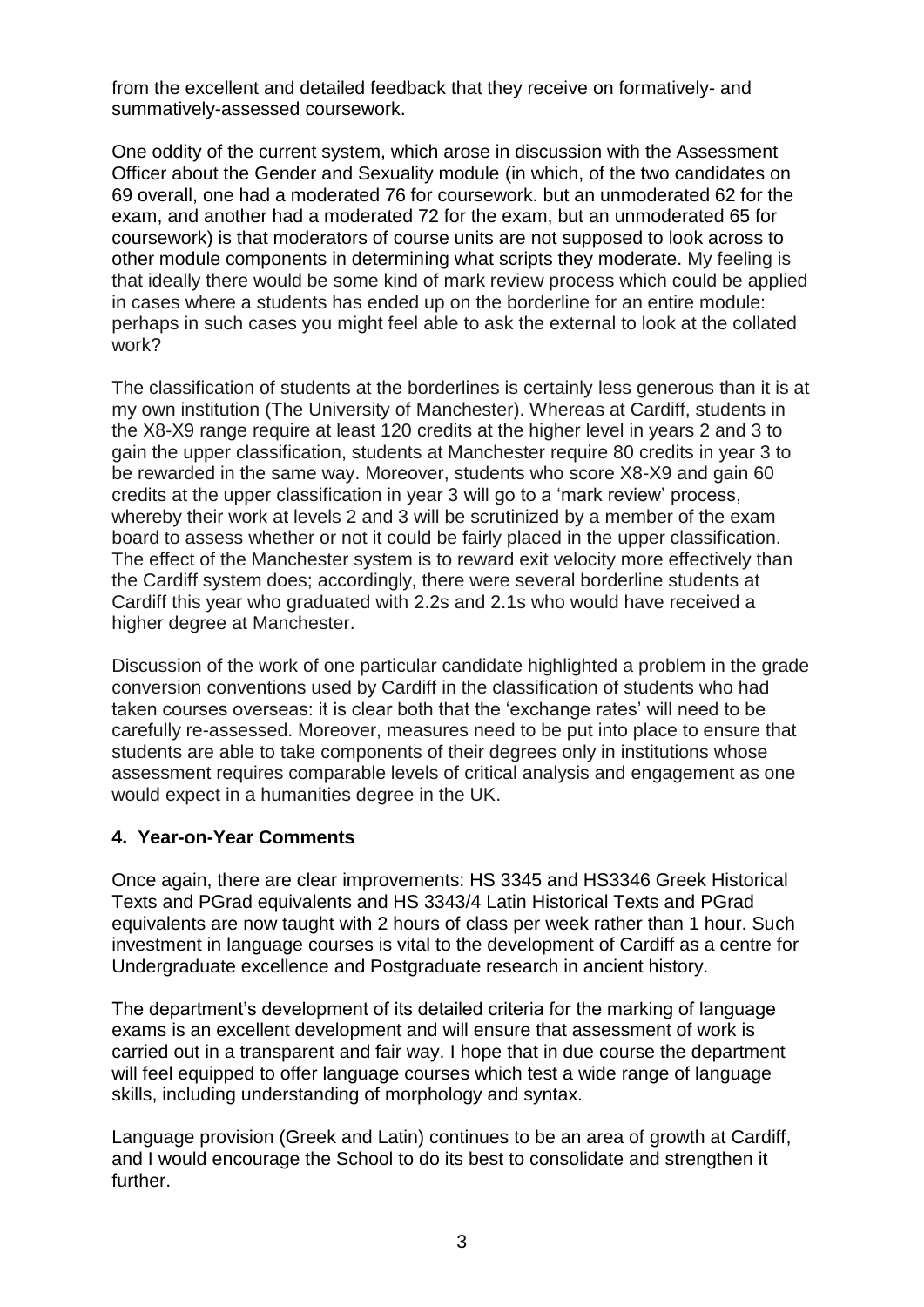The appointment of an expert in Greek history and literature has enabled the provision of an excellent new course-unit, *Myth and History*: both the appointment and the course-unit are a clear indication of the consolidation of ancient history at Cardiff and the broadening of options available to students. In that course, students engaged with a wide range of sources (both iconographical and literary) and made use of different approaches. It is clear that this is a very rich course, and that a significant number of students have engaged at a high level with its possibilities. There was also a noticeable impact on the topics students chose for independent study modules: the impression I got is that, on the Greek front, students chose a wider range of literary topics and many of them handled the texts adeptly,

The appointment, for the second semester, of a second external examiner in Roman History was another clear improvement: the reduction in the number of units and papers I was responsible for enabled me to look in more depth and detail at the assessment of Greek history, the area in which I am a specialist. This year, dissertations and independent studies were allocated to externals according to subject specialism: this is probably the best way of dividing the work.

# **5. Preparation / Induction Activity (for new External Examiners only)**

n/a

### **6. Noteworthy Practice and Enhancement**

Notable practice include the excellent research-based materials provided for students, such as that provided for *Pots and Poems* and *Athens in the Age of Demosthenes and Lykourgos*. Many course-units offered deep and detailed feedback which plays potentially an important part of students' learning process: *Myth and History in Greek Culture* offered particularly detailed feedback.

Moderation was carried out very carefully and in a transparent way, with particular attention to the course convened by a new colleague. Double-blind marking of the dissertation meant that there were times when there was a difference between the two internally-proposed marks; on such occasions, the two markers were able to produce a reasoned explanation of how an agreed mark was come to. This careful process ensured that students received a fair mark.

I was pleased to see that those Independent Studies which offered non-academic approaches to subjects usually made room for some kind of scholarly commentary: this seems a good way of encouraging imaginative approaches to this module while ensuring scholarly engagement.

The design and ongoing fine-tuning of marking descriptors for language modules is helping to ensure that marking of such courses is fair and transparent.

# **7. Appointment Overview (for retiring External Examiners only)**

Since my appointment in 2011 as External Examiner, I have seen a number of improvements in Ancient History provision at Cardiff. These include the appointment of a new permanent colleague, the development of language provision, and the introduction of new course-units. This is all excellent. There is still, however, some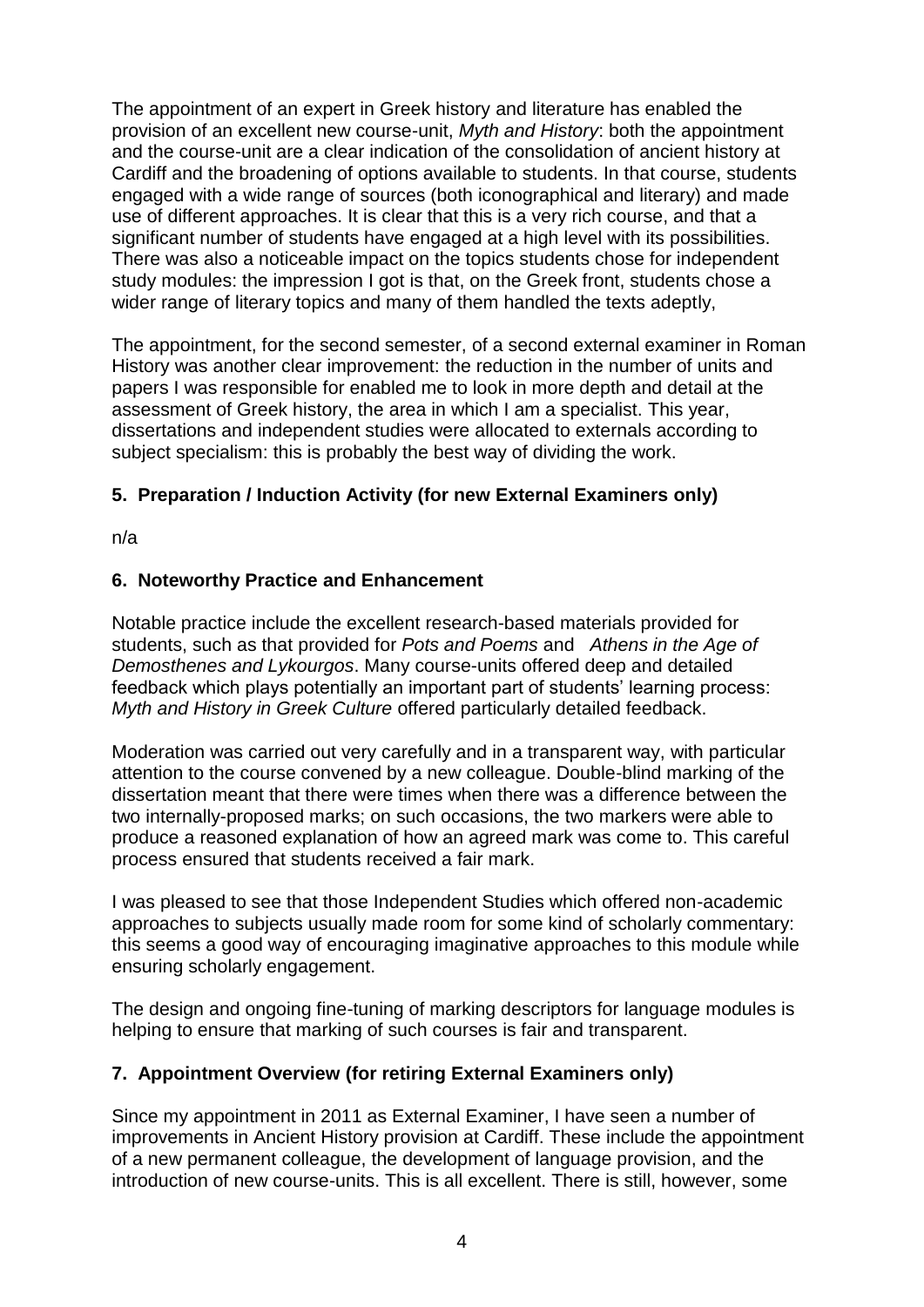room for further improvement in coverage as well as investment in consolidating current areas of expertise: further expansion of the department will ensure that Cardiff undergraduates receive the type of training in language and treatment of literary texts, tools which will give them the opportunity to successfully move into postgraduate study and research.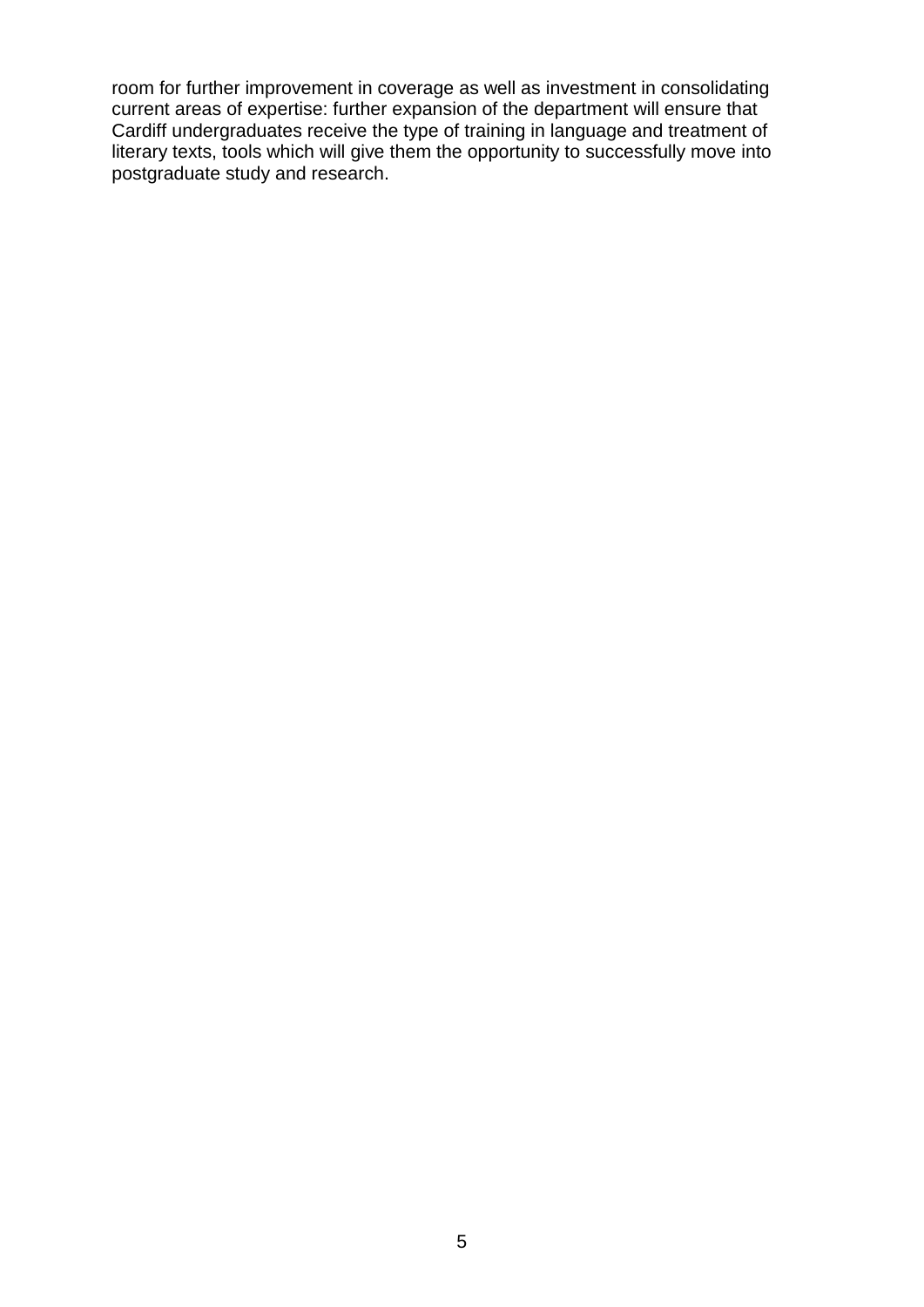# **8. Annual Report Checklist**

Please include appropriate comments within Sections 1-7 above for any answer of 'No'.

|                                             |                                                                                                                                                             | <b>Yes</b><br>(Y) | <b>No</b><br>(N) | N/A<br>(N/A) |
|---------------------------------------------|-------------------------------------------------------------------------------------------------------------------------------------------------------------|-------------------|------------------|--------------|
| <b>Programme/Course Information</b>         |                                                                                                                                                             |                   |                  |              |
| 8.1                                         | Did you receive sufficient information about the Programme and<br>its contents, learning outcomes and assessments?                                          |                   |                  |              |
| 8.2                                         | Were you asked to comment on any changes to the assessment<br>of the Programme?                                                                             | Y                 |                  |              |
| <b>Draft Examination Question Papers</b>    |                                                                                                                                                             |                   |                  |              |
| 8.3                                         | Were you asked to approve all examination papers contributing<br>to the final award?                                                                        | Y                 |                  |              |
| 8.4                                         | Were the nature, spread and level of the questions appropriate?                                                                                             | Y                 |                  |              |
| 8.5                                         | Were suitable arrangements made to consider your comments?                                                                                                  | Y                 |                  |              |
| <b>Marking Examination Scripts</b>          |                                                                                                                                                             |                   |                  |              |
| 8.6                                         | Did you receive a sufficient number of scripts to be able to assess<br>whether the internal marking and classifications were appropriate<br>and consistent? | Y                 |                  |              |
| 8.7                                         | Was the general standard and consistency of marking<br>appropriate?                                                                                         | Y                 |                  |              |
| 8.8                                         | Were the scripts marked in such a way as to enable you to see<br>the reasons for the award of given marks?                                                  | Y                 |                  |              |
| 8.9                                         | Were you satisfied with the standard and consistency of marking<br>applied by the internal examiners?                                                       | Y                 |                  |              |
| 8.10                                        | In your judgement, did you have the opportunity to examine a<br>sufficient cross-section of candidates' work contributing to the<br>final assessment?       | Y                 |                  |              |
| <b>Coursework and Practical Assessments</b> |                                                                                                                                                             |                   |                  |              |
| 8.11                                        | Was the choice of subjects for coursework and / or practical<br>assessments appropriate?                                                                    | Y                 |                  |              |
| 8.12                                        | Were you afforded access to an appropriate sample of<br>coursework and / or practical assessments?                                                          | Y                 |                  |              |
| 8.13                                        | Was the method and general standard of assessment<br>appropriate?                                                                                           | Y                 |                  |              |
| 8.14                                        | Is sufficient feedback provided to students on their assessed<br>work?                                                                                      | Y                 |                  |              |
|                                             | <b>Clinical Examinations (if applicable)</b>                                                                                                                |                   |                  |              |
| 8.15                                        | Were satisfactory arrangements made for the conduct of clinical<br>assessments?                                                                             |                   |                  |              |
|                                             | <b>Sampling of Work</b>                                                                                                                                     |                   |                  |              |
| 8.16                                        | Were you afforded sufficient time to consider samples of<br>assessed work?                                                                                  | Y                 |                  |              |
|                                             | <b>Examining Board Meeting</b>                                                                                                                              |                   |                  |              |